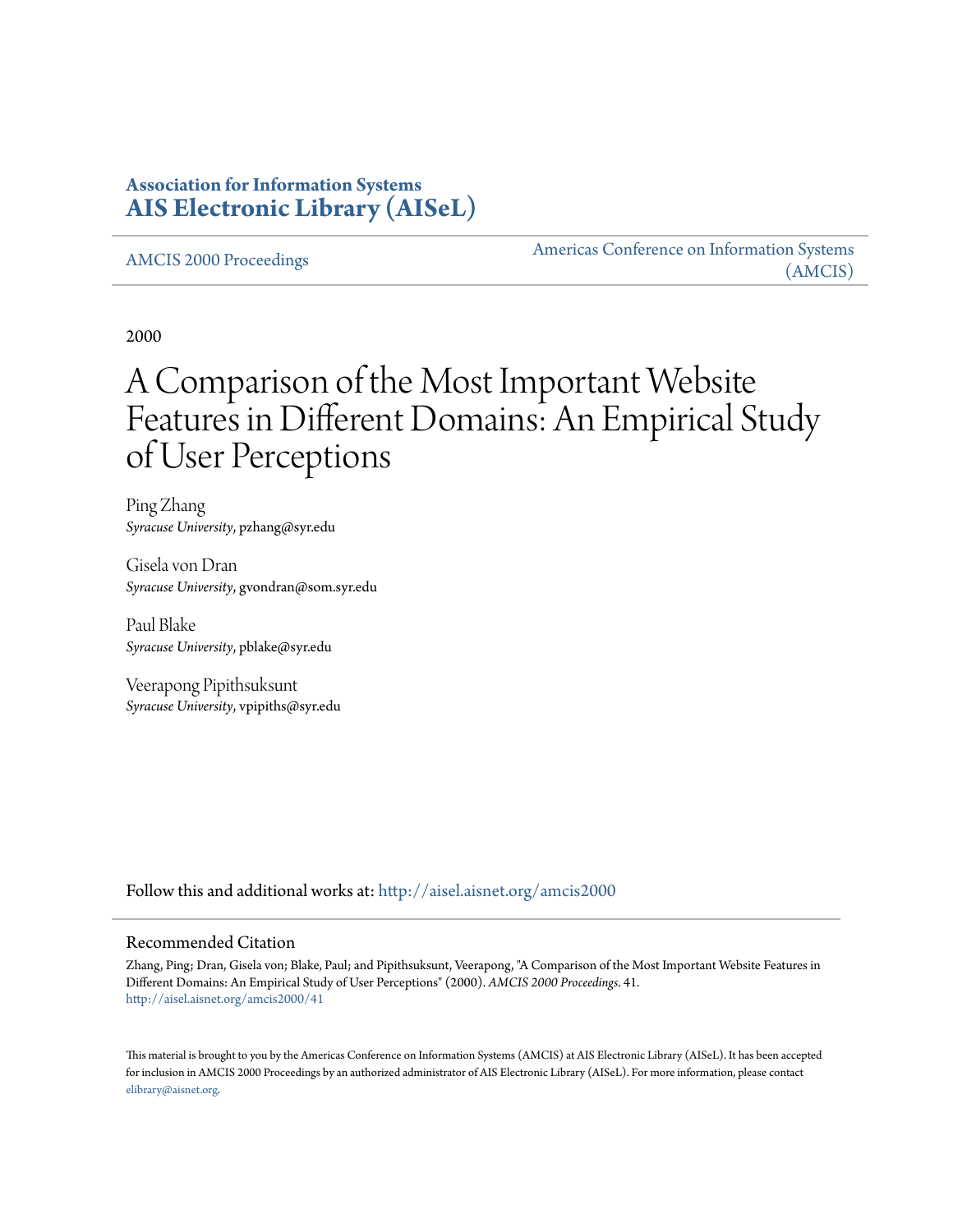# **A Comparison of the Most Important Website Features in Different Domains: An Empirical Study of User Perceptions**

Ping Zhang, School of Information Studies, Syracuse University, pzhang@syr.edu Gisela von Dran, School of Management, Syracuse University, gvondran@som.syr.edu Paul Blake, School of Information Studies, Syracuse University, pblake@syr.edu Veerapong Pipithsuksunt, School of Information Studies, Syracuse University, vpipiths@syr.edu

# **Abstract**

This study uses an inductive thematic analysis approach to examine user perceptions on the importance of website design features in six different website domains: Financial, E-Commerce, Entertainment, Education, Government, and Medical. The five most important features, as well as the five most important families of features, were identified for each of the domains. The results indicate that (1) there are certain features that are equally important among different domains; (2) there are other features that are extremely important for one domain and extremely unimportant for another. The study provides empirical evidence for website designers and evaluators about which features are more important to focus on when dealing with different domains of websites. It adds value to the current literature on consumer behavior in the electronic environment and web usability studies.

# **Introduction**

In the web environment, users are consumers. Understanding consumers' expectations and how they feel about the websites they use has recently become more important. Few current web usability studies are based on either theoretical frameworks or empirical evidence (Conger & Mason 98; Small 98; Spool et al. 99; Wilkinson et al. 97). Most studies provide some guidance for designers largely based on heuristics or rules of thumbs. These studies do not identify website design features that contribute to consumer satisfaction or dissatisfaction, address different quality expectations, nor do they provide any insight into whether some features are perceived more important than others by the users.

Zhang et al. (1999, 2000) provided an emerging theoretical framework to distinguish between the website design features that satisfy users from those features that dissatisfy users. In their study, subjects were asked to classify certain features into satisfiers and dissatisfiers, which showed support for the framework. Von Dran et al. (1999, 2000) approached the issue from a different angle. They applied a marketing model to the web environment by focusing on users' different quality expectations.

Again, the empirical data showed that the model can be used to distinguish the features that meet users' basic, performance, and excitement quality needs.

Both studies imply that the specific web domain or the purpose of a website impacts what users think about the features as satisfiers/dissatisfiers or how they meet different quality needs. On the other hand, the studies did not address user perceptions on whether some features are relatively more important than others.

The objective of this study is to use a bottom up approach to examine user perceptions on the relative importance of features in different domains. The results show that (1) the importance of features or families of features is dependent on the particular domain a user is working with; (2) certain features or families of features are extremely important for one domain and extremely unimportant for others; (3) there are certain features or families of features that are equally important among all domains. The current study provides designers with empirical data of the most important features to focus on when faced with design capacity limitations.

# **Research Method**

Few existing studies provide either theoretical frameworks or heuristics of examining the relative importance among website design features. Thus, there are few existing theories or models that can be used to guide the study. We decided to use an inductive (data driven) thematic analysis approach (Boyatzis, 1998) in this study.

# *Data Collection*

Six domains of websites were chosen for the study. They were:

- Financial Information Websites (such as CNNfn.com, quote.yahoo.com)
- E-Commerce Websites (such as Amazon.com, e-Bay.com)
- Entertainment Websites (such as a cartoon or a game website)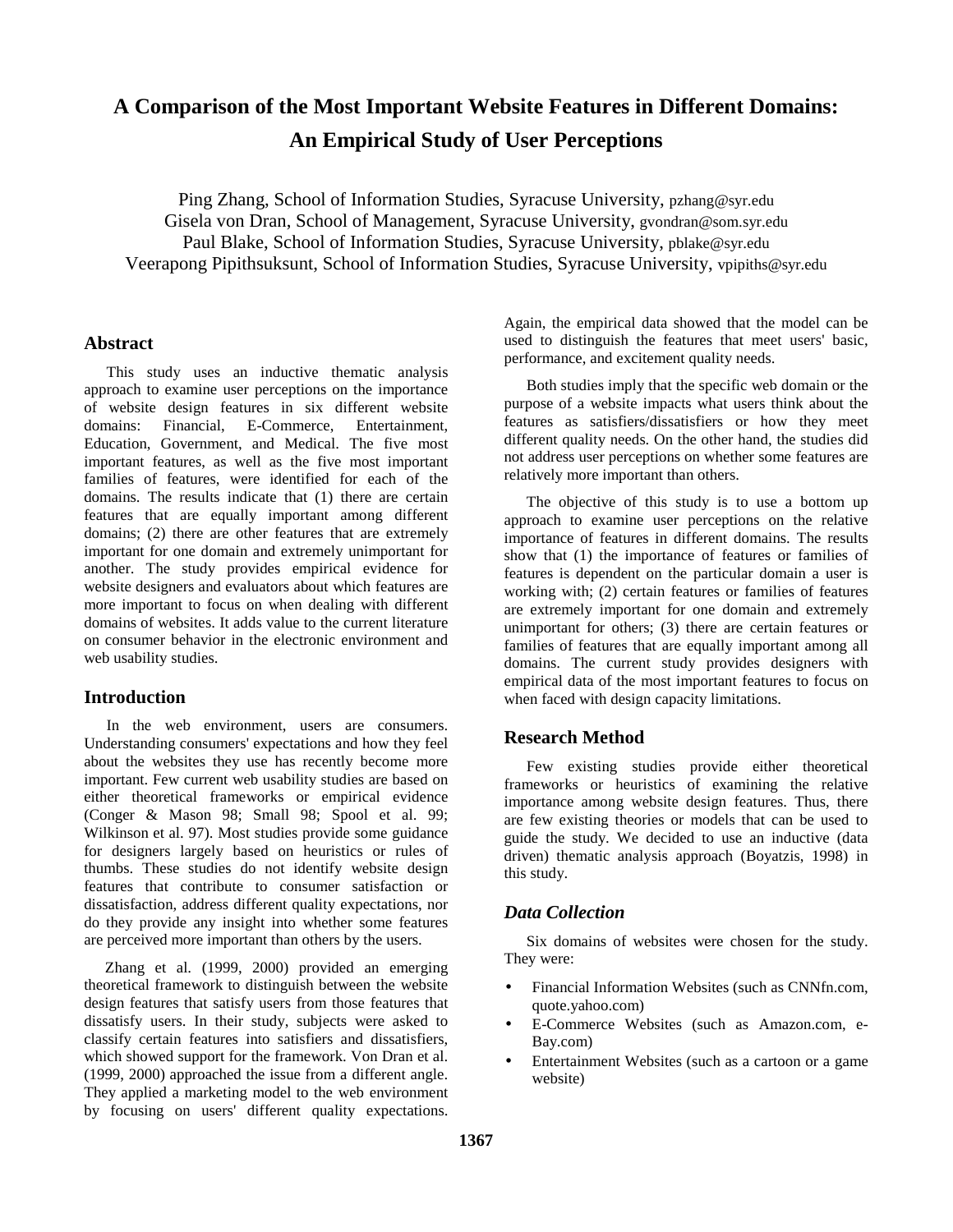- Educational Websites (such as National Geographic or a university's website)
- Governmental Websites (such as US Department of Labor, and the White House website), and
- Health or Medical Information Websites.

In a survey, subjects were asked to list, in priority order, the five most important website features for each of six different website domains. 67 graduate students at a major northeast university participated in the study. Among the subjects, 32% were male and 68% female. The average age was 33 (with a standard deviation of 8). Subjects were paid \$10 upon their completion of the survey. Three of the subjects did not understand the requirement and provided unusable answers, and these sets of data were dropped during the analysis. Table 1 shows example answers from one subject.

# *Coding in Thematic Analysis*

Thematic analysis (Boyatzis, 1998) was conducted on the subjects' answers to the questions. In this data-driven approach, two independent raters worked directly from the raw answers to extract words and phrases, which were used to generate the codes. This close relation between the codes and the raw answers helped to improve the coding consistency between the raters. The codes are measured by the magnitude of the appearance (that is, frequency). The software used for the coding was ATLAS.ti, version WIN 4.2.

#### **Developing a initial code schema**

The unit of the analysis (defined as a quotation in ATLAS.ti) was regarded as the whole answer a subject had for one domain. The unit of coding (a code in ATLAS.ti) was the particular features that subjects listed in their answers. The codes were developed using the original words and phrases in the quotations in one domain, the financial domain. Most responses in the survey are manifest, however, some are latent, which required interpretation by the raters (Boyatzis 98, p16). A consensus meeting with a third rater resolved the disagreements between the two independent raters. This included establishing rules of how to break quotations into meaningful units of coding while keeping the priority ranking provided by the users in the codes. Thus, for s181's answer for the entertainment domain (which is a quotation, see Table 1), five codes were developed with the priority embedded in the codes: (1) multi-media 1, (2) interaction 2, (3) display/images/graphics 3, (4) quick download time 4, and (5) links 5.

In this paper, a super code is defined as a term with distinctive meaning; and a code is a super code with a suffix indicating the priority. For example, "customization" is a super code and may include five codes: customization 1, customization 2, customization 3, customization 4, and customization 5. It is thus possible

that in a particular domain, only one or two codes were used from a super code.

#### **Scaling of the initial code schema**

Before the code schema was applied to other domains, the super codes were scaled (Boyatzis 1998, p134) into a more manageable list. This included the consolidation of similar super codes as a new super code with a higher level of abstraction. For example, after the scaling, the codes for s181's quotation for the entertainment domain became (1) multimedia 1, (2) interactivity 2, (3) visual design 3, (4) site responsiveness 4, and (5) links to information 5. The result of the scaling was a new code schema of 118 codes.

#### **Application of the code schema to other domains**

When the two raters coded the remaining domains, the original words or phrases from the subjects were either identified as belonging to an existing super code or a new super code. Consensus meetings were conducted for coding results of each of the domains and the inter-rater reliability scores were calculated both before and after the meetings. All inter-rater reliability scores are above 85%.

#### **Clustering similar codes into families**

Clustering is defined as "…the organization of multiple themes into groups" (Boyatzis, 1998, p134). The clustering of the super codes revolved around the creation of families and placement of super codes within those families. For example, the family of "Navigation" included codes like "easy to navigate," "navigation aids," and "clear layout of information," to name a few. The clustering was based on the code schema and not on any previous theories, so these families more accurately reflect the respondent's answers.

#### **Overall scaling and clustering**

As an iterative process, scaling was conducted again once all domains were coded. This scaling task is coupled with the refinement of families. Several super codes with single responses (one response for the entire super code) were compressed with other super codes. Similarly, family memberships were adjusted in order to eliminate families with only one super code and to reflect stronger semantic coupling among super codes.

# **Data Analysis and Results**

Some subjects mentioned that they did not use or never used websites in certain domains (see s181 in ecommerce domain in Table 1). Thus, they could not and did not provide any opinions on which features were most important. For those participants who provided their perceptions on some or all domains, the analysis was conducted at two levels: the code and the cluster (or family as noted in ATLAS.ti) of codes. Sometimes designers or evaluators of websites need to focus on a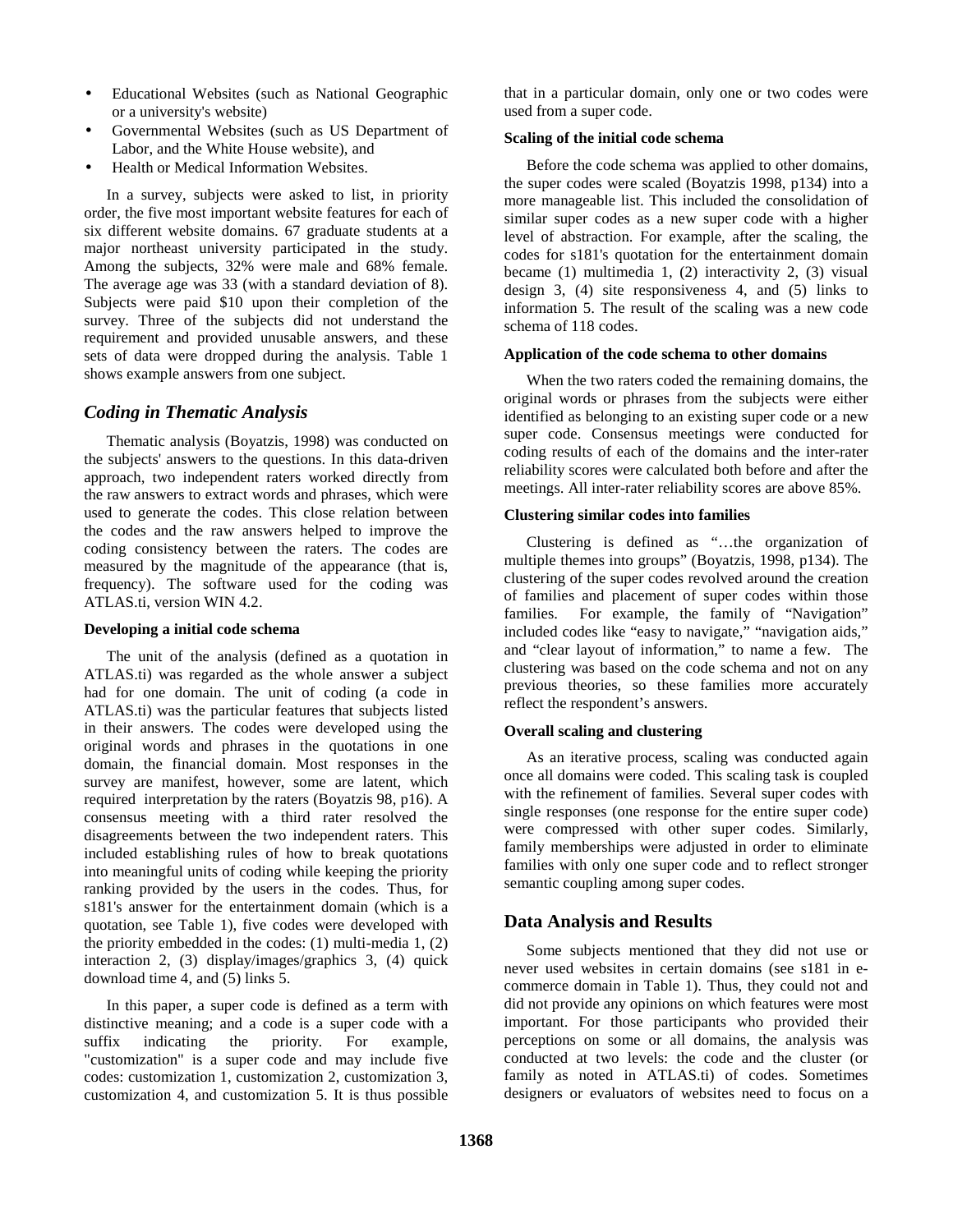small number of factors that affect user perceptions of websites. Thus, it may be helpful to group features into higher level of abstract units, namely clusters or families of features. These families may provide a better overview of the characteristics of website features. Since subjects were able to give a list of features with priority (order of importance), we used this information in our analysis in the form of weighted frequencies at both the code and family levels.

# *Weighted Rank of the Most Important Features for Different Domains*

For each code in each domain, the weighted score is determined by the frequency of the code in the domain multiplied by the weight for the priority that was assigned by the subjects. That is:

Score = PriorityWeight \* Frequency,

while PriorityWeight is defined as: First priority (most important) has a weight of 5, Second (second most important) 4, third 3, fourth 2, and fifth 1.

Table 2 lists the five most important features for each of the six domains based on the weighted frequencies. The following are some observations from the table.

- 1. The Financial domain has high requirements on the nature of the information, such as *up to date*, *accuracy*, *multiple sources*, and *timeliness*.
- 2. *Easy to navigate* is also very important as ranked as number 4 for the financial domain. For all other domains, however, *easy to navigate* is highly ranked as either number one or two. Thus, it is a must-have feature for all six domains.
- 3. *Up-to-date information* is very important for the financial domain, and is true for the government, medical and entertainment domains. The feature, however, is not listed within the five most important features for the education and e-commerce domains.
- 4. The Entertainment domain has high demand on *visual design, multimedia* and *site responsiveness*, which are not in the list of any of the other five domains.
- 5. *Search tool* is commonly ranked by the following four domains as important: education, government, medical, and e-commerce.
- 6. The Education and medical domains require *comprehensiveness of information*, which is not ranked within the five-most important list in the other four domains.
- 7. *Accuracy of information* is most important for the medical domain, somewhat important for the financial, education and government domains, but is not within the five-most for the e-commerce and the entertainment domains.
- 8. *Security of data* is ranked number one in e-commerce domain but does not appear in any other domains.

# *Weighted Rank of the Five Most Important Families for Each Domain*

There is a total of 15 families/clusters of features as shown in Table 3. One of them is for the responses of "Do not use / never used the domain" and is disregarded from the analysis. The weighted score of a family is calculated by using the weighed scores of the super codes belonging to the family. Table 4 lists the five most important families for each of the six domains. Table 4 shows that:

- 1. *Navigation* is ranked among the top three most important families in all domains.
- 2. *Completeness/Comprehensiveness of Information* is among the top two most important families in all but the E-commerce and Entertainment domains.
- 3. *Site Technical Features* (most responses are from Search Tool feature) is ranked from the  $3<sup>rd</sup>$  to the  $5<sup>th</sup>$ family in all but Financial and Entertainment. This implies that users take whatever is available on the first page (immediate access)of these domains. They don't expect to search in these websites.
- 4. *Currency/Timeliness/Update* is among the top three for the Financial, Medical and Government domains.
- 5. *Accuracy* is listed as the  $4<sup>th</sup>$  or  $5<sup>th</sup>$  family for the Financial, Medical and Government domains.
- 6. *Readability/Comprehension/Clarity* is ranked as 4<sup>th</sup> or  $5<sup>th</sup>$  for the Financial, Education, and E-Commerce domains.

Table 4 also indicates there are three domains that require unique families. For example, the Education domain requires *Information Reliability/Reputation*; E-Commerce demands *Security/Privacy* and *Product and Service Concerns*; while Entertainment requires four unique families: *Visual Design*, *Engaging*, *Information Representation*, and *Site Accessibility/Responsiveness*.

Figure 1 depicts the similarities or differences among the domains in terms of the composition of the most important families. Some domains share the common families. Figure 1 confirms some of the observations from Table 4. Specifically, Figure 1 shows that:

- 1. The Government, Education and Medical domains have similar "patterns" of the most important families. For example, they all have high F02 and F07 and low F04, F06, F09, F12, and F13. This means that designers can focus on the concerns that these domains have in common.
- 2. The Financial, E-Commerce and Entertainment do not seem similar to any other domains, or to each other. This implies that these domains should be designed differently from other domains focusing primarily on the particular reason that users come to the sites.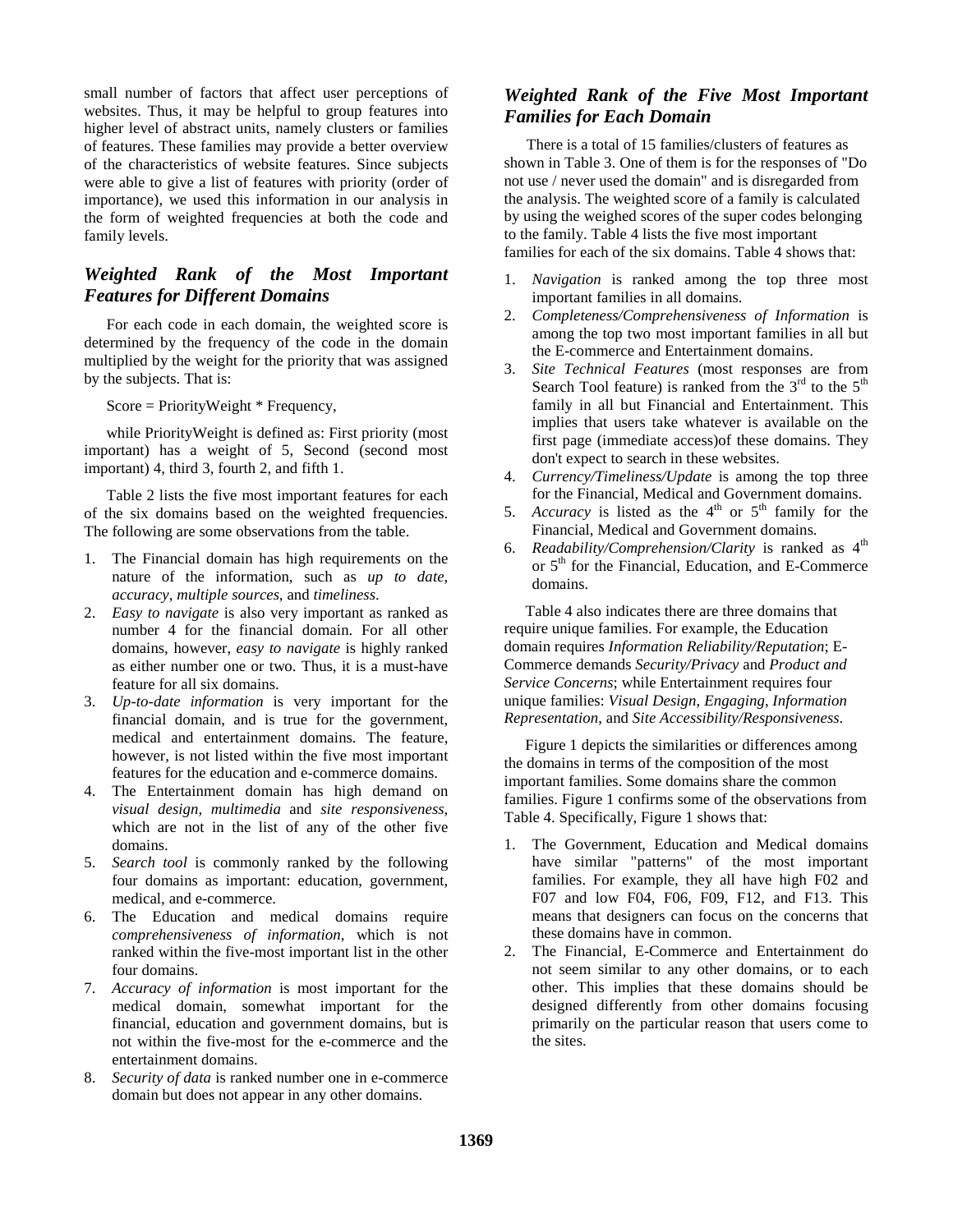For the E-Commerce domain, users treat products/services as website features. This implies that having impressive or great website features alone is not enough--users need good products and services from the website.

# **Discussion and Conclusions**

The analyses of codes and the families of codes show some interesting facts about users' perceptions on importance of website features and families of features.

- 1. The importance of features or families of features is dependent on the particular domain a user is working with.
- 2. Certain features or families of features are extremely important for one domain and extremely unimportant for others. For example, Engaging is the  $2<sup>nd</sup>$  most important for Entertainment, but almost the least important for the other five domains; Security/Privacy is the most important family for E-Commerce domain but is not listed as important in the rest of the domains.
- 3. There are certain features or families of features that are equally important among different domains. For example, Navigation is among the top of important families in all the domains.

The findings provide practical suggestions to at least three types of people. For website designers, the study implies that different domains should be designed with different foci of important features. For website owners or corporate strategists of E-C websites, the study indicates that users regard the website design and company products/services as one unit. For independent website evaluators/critics, this study recommends that different domains require different sets of evaluating criteria/tools.

# **References**

Boyatzis, Richard E. (1998). Transforming Qualitative Information: Thematic Analysis and Code Development. Thousand Oaks, CA: Sage Publications.

Conger, S.A. and R.O. Mason (1998), *Planning and Designing Effective Web Sites,* Course Technology, Cambridge, MA.

Small, R.V. (1998), *Assessing the Motivational Quality of World Wide Websites,* ERIC Clearinghouse on Information and Technology, Syracuse, NY, (ED 407 930).

Spool, Jared, T. Scanlon, W. Schroeder, C. Snyder, T. DeAngelo (1999), *Web Site Usability - A Designer's Guide,* Morgan Kaufmann Publishers, Inc. San Francisco, California

von Dran, Gisela, Ping Zhang, and Ruth Small (1999), Quality Websites: an Application of the Kano Model to Website Design, *Proceedings of the 5th Americas Conference in Information Systems (AMCIS'99),* August 13-15.

von Dran, Gisela and Ping Zhang (2000), A Model for Assessing the Quality of Websites, *Proceedings of Annual Conference, American Association for Information Science (ASIS 2000),* Chicago, November 13-16, 2000

Wilkinson, G. L. , L.T. Bennett, and K.M. Oliver (1997), Evaluation Criteria and Indicators of Quality for Internet Resources, *Educational Technology*, May-June, 52-59.

Zhang, Ping, Gisela von Dran, Ruth Small, Silvia Barcellos (2000), A Two-Factor Theory for Website Design, *Proceedings of the Hawaii International Conference on Systems Science (HICSS 33)*, Hawaii, January.

Zhang, Ping, Gisela von Dran, Ruth Small, Silvia Barcellos (1999), Web Sites that Satisfy Users: A Theoretic Framework for Web User Interface Design and Evaluation, *Proceedings of the International Conference on Systems Science (HICSS 32)*, Hawaii, January 5-8.

| Subj.<br>ID | 1. Financial          | 2. E-<br><b>Commerce</b> | 3. Entertainment 4. Educational |                       | <b>5. Governmental</b>                | 6. Health or<br><b>Medical</b> |
|-------------|-----------------------|--------------------------|---------------------------------|-----------------------|---------------------------------------|--------------------------------|
|             | current information   | don't really             | multi-media,                    | navigation to find    | organization, table                   | references to                  |
|             | (ie. recent updates), | lutilize e-              | interaction,                    | appropriate material, | of contents, current                  | medical                        |
|             | variety of different  | commerce                 | displays, sharp                 | good searches         | information, easy                     | associations,                  |
|             | markets, readily      | websites                 | images, graphics,               | (advanced features),  | access to current                     | current                        |
| s181        | available detailed    |                          | quick download                  | downloadable          | regulations, good                     | information.                   |
|             | information, other    |                          | time (if                        | publications, so you  | searches, down                        | searches,                      |
|             | links, graphs and     |                          | applicable), links              | don't have to view    | loadable regulations different points |                                |
|             | other supporting      |                          |                                 | online (pdf files),   |                                       | of interest,                   |
|             | historic data         |                          |                                 | links, references     |                                       | accessibility                  |

Table 1. Example Answers by One Subject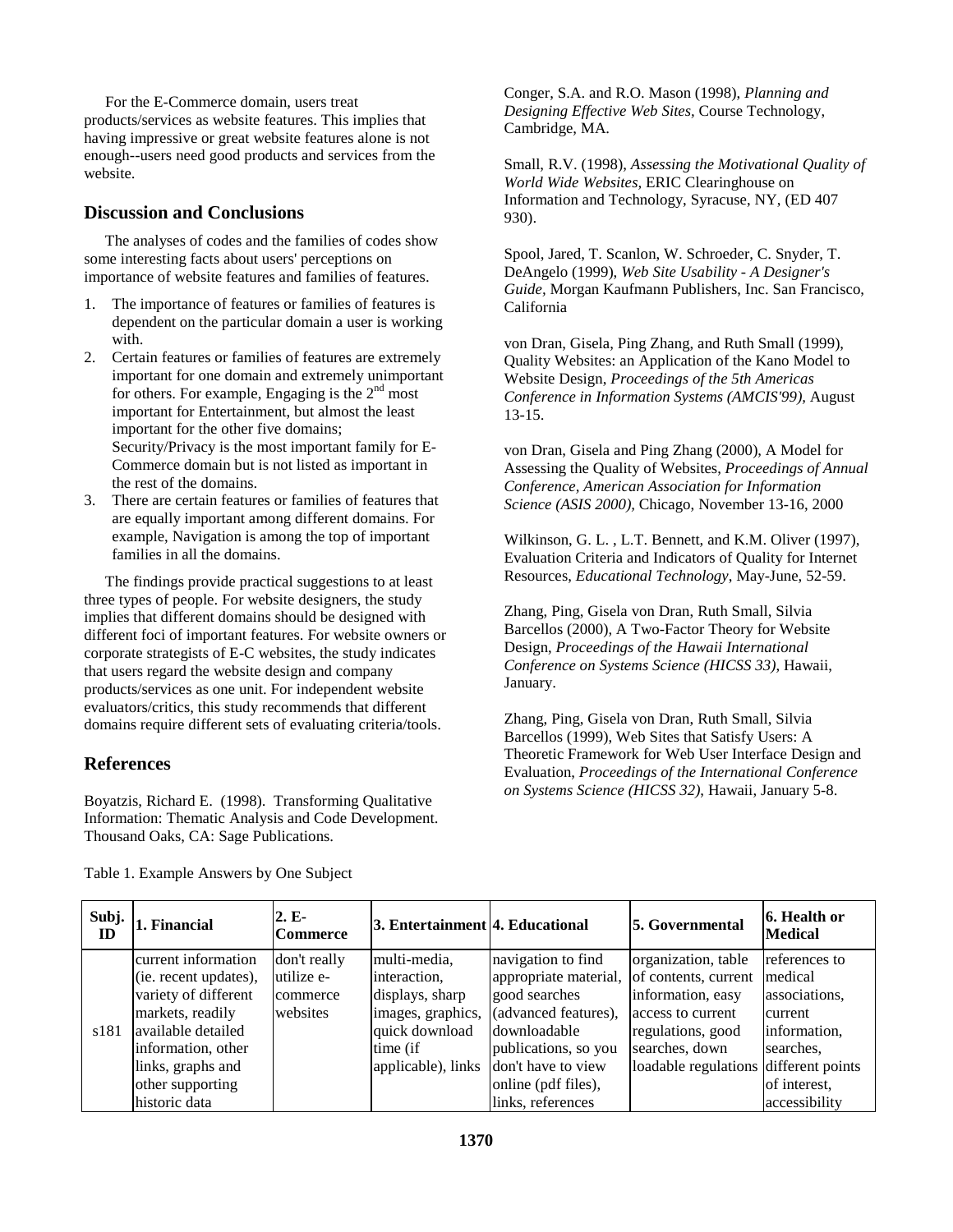# Table 2. Five Most Important Features

| Order | <b>Financial</b>             | <b>Score</b> | <b>Educational</b><br>Score          |     | Governmental                    | <b>Score</b> |
|-------|------------------------------|--------------|--------------------------------------|-----|---------------------------------|--------------|
|       | Up-to-date information       | 92           | Easy to navigate                     | 107 | Easy to navigate                | 100          |
|       | Accuracy of information      | 81           | Search tool                          | 85  | Clear layout of<br>information. | 77           |
|       | Multiple information sources | 76           | Accuracy of information              |     | Up-to-date information          | 66           |
|       | Easy to navigate             | 52           | Comprehensiveness of<br>linformation | 55  | Search tool                     | 64           |
|       | Timely information           | 32           | Clear layout of information          | 54  | Accuracy of information         | 62           |

| Order | <b>E-Commerce</b><br><b>Score</b>  |    | <b>Health or Medical</b>             | Score | <b>Entertainment</b>   | <b>Score</b> |
|-------|------------------------------------|----|--------------------------------------|-------|------------------------|--------------|
|       | Security of data                   |    | Accuracy of information              | 87    | Visual design          | 172          |
|       | Easy to navigate                   |    | Easy to navigate                     | 60    | Easy to navigate       | 70           |
|       | Appropriate explanatory text       |    | Search tool                          | 53    | Site responsiveness    | 68           |
|       | Search tool                        | 45 | Up-to-date information.              |       | Multimedia             | 58           |
|       | Product and service price concerns | 44 | Comprehensiveness of<br>linformation | 52    | Up-to-date information | 50           |

Table 3. A List of Families, Definitions of Each Family, and Frequency Counts across Domains

| <b>FID</b>       | Family                                               | <b>Definition</b>                                                                                                                                           | <b>FIN</b>     | E-C            | <b>ENT</b>     | <b>EDU</b>     |                | <b>GOV MED</b> | <b>Totals</b> |
|------------------|------------------------------------------------------|-------------------------------------------------------------------------------------------------------------------------------------------------------------|----------------|----------------|----------------|----------------|----------------|----------------|---------------|
| F01              | Accuracy                                             | No errors, correct, exact, precise, right, true                                                                                                             | 19             | 11             | $\overline{2}$ | 19             | 14             | 21             | 86            |
| F02              | Completeness/Compr<br>ehensiveness of<br>Information | Large in scope or content, containing a variety<br>of information or sources                                                                                | 51             | 13             | 23             | 53             | 42             | 51             | 233           |
| F <sub>0</sub> 3 | Currency/Timeliness/<br>Update                       | Information is current, up to the moment, real<br>time, timely                                                                                              | 46             | 10             | 16             | 18             | 32             | 27             | 149           |
|                  | F04 Engaging                                         | Cognitive advancement, emotional connections,<br>personal expressions                                                                                       | 5              | 3              | 42             | 13             | $\overline{2}$ | $\tau$         | 72            |
| F05              | Information<br>Reliability/<br>Reputation            | Information dependable, the condition of being<br>held in high esteem, being authoritative, high<br>reputation of information source                        | 11             | 7              | 5              | 19             | 14             | 17             | 73            |
| F <sub>06</sub>  | Information<br>Representation                        | The way information is presented, maybe in<br>different format/media, customized displays                                                                   | 16             | 11             | 22             | 8              | $\mathbf{1}$   | 3              | 61            |
| F07              | Navigation                                           | Features to make navigation possible, site maps                                                                                                             | 31             | 65             | 33             | 55             | 53             | 35             | 272           |
| <b>F08</b>       | Visual Design                                        | Visual Appearance                                                                                                                                           | $\overline{2}$ | $\overline{7}$ | 46             | 19             | 3              | 3              | 80            |
| F <sub>09</sub>  | Product and Service<br>Concerns                      | Features concerned with products/services<br>offered/sold through the website, not about the<br>site itself; price and availability of<br>products/services | 8              | 64             | 4              | 5              | 10             | 12             | 103           |
| F10              | Readability/Compreh<br>ension/Clarity                | Ability to comprehend the meaning of written or<br>printed words or symbols, to perceive or receive<br>well                                                 | 17             | 19             | 11             | 22             | 20             | 18             | 107           |
| F11              | <b>Relevant Information</b>                          | Information that directs to the point, having to<br>do with the matter at hand                                                                              | 19             | 1              | $\mathbf{0}$   | 12             | 8              | 13             | 53            |
| F12              | Security/Privacy                                     | Confidentiality of information, things that give<br>or assure safety and guarantee                                                                          | $\overline{7}$ | 47             | 4              | 1              | 6              | 9              | 74            |
| F13              | Site Accessibility/<br>Responsiveness                | Being able to access the website; responsiveness<br>of the site to user's request in terms of time.                                                         | 12             | 19             | 21             | 10             | 4              | 8              | 74            |
| F14              | Site Technical<br>Features                           | Features such as search tools, downloadable<br>(printer friendliness), chat rooms.                                                                          | 6              | 19             | $\overline{c}$ | 30             | 24             | 22             | 103           |
| F15              | Do not Use / never<br>used                           |                                                                                                                                                             | 12             | 3              | 10             | $\overline{c}$ | 12             | 8              | 47            |
|                  | <b>Total Frequency</b>                               |                                                                                                                                                             | 262            | 299            | 241            | 286            | 245            | 254            | 1587          |